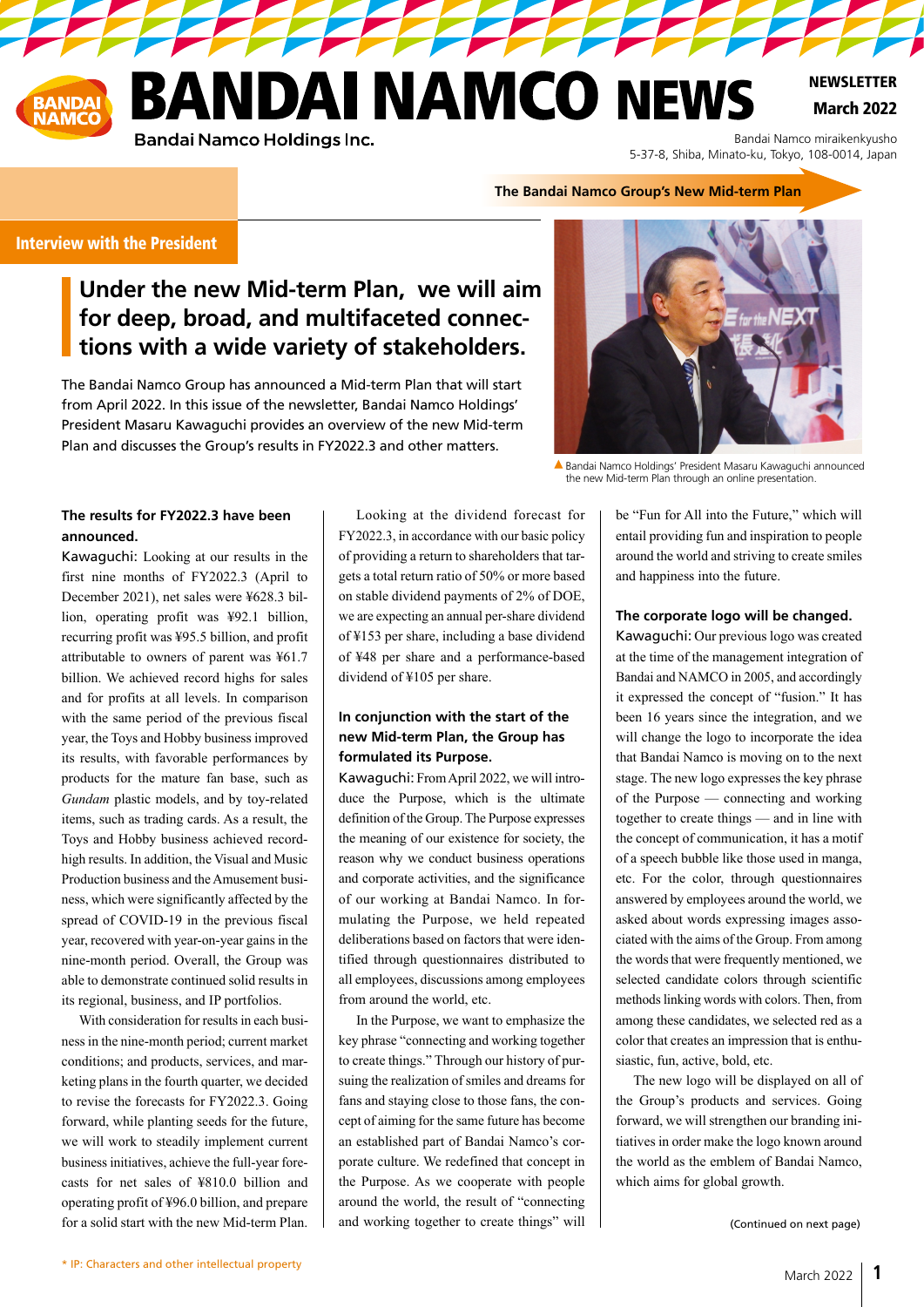### **Working on an IP axis to develop a metaverse for each IP that is close to fans**

### **"Connections" is one of the key words in the Mid-term Plan.**

Kawaguchi: That's right. Under the new Mid-term Plan, we will target what we aim to be, as expressed by the Purpose. First, we will work to build an original Bandai Namco framework for connecting with fans. Bandai Namco is supported by many fans who have long-lasting connections to the Group through our products and services. Centered on the Purpose, we will aim to solidly strengthen our connections with all stakeholders, including IP fans, partners, employees, communities, and the world.

First, we will connect with IP fans. By always staying close to IP fans and continuing to provide products and services that they enjoy, Bandai Namco will do its utmost to be considered essential by fans. Then, we will connect with our business partners. With the know-how that we have cultivated in a wide range of business fields and through the IP axis strategy, which aims to maximize IP value, we will strive to be the choice of business partners so that they want

 $\triangle$  The IP metaverse

to establish connections with Bandai Namco. Furthermore, we will connect with com-

munities. In addition to IP communities, we will work on an IP axis to connect with communities throughout society, and together we will strive to build a sustainable future. In pursuing the aim expressed by the Purpose, we must foster deeper, broader, and more-multifaceted connections with fans around the world. We will connect deeply with current fans and broadly with new fans. And then we will foster multi-faceted connections with existing fans and new fans, and with the communities that they form. Together with fans, we will work to foster connections filled with dreams. What will be important in making connections will be the quality of connections, in other words, how we connect.

### **Is this idea also linked to the main strategies in the Mid-term Plan?**

Kawaguchi: In regard to the "new framework for connecting with fans," which is a main strategy of the IP axis strategy in the new Mid-term Plan, on an IP axis, we will develop a metaverse for each IP as a framework that is close to fans. For the IP Metaverse, we are envisioning a framework under which fans can use avatars to become characters, watch videos, and enjoy exciting live events, as well as games, shopping, etc. Our greatest focus will be the existence of various worlds (metaverses) that leverage the worldview of each IP, with IP as the center of the framework. This will be a fan-oriented metaverse that fosters deep, broad, and multifaceted connections with fans.

### **Would you provide more detail about the metaverse?**

Kawaguchi: We will consider specific content and designs as we go forward, starting with the use of *Gundam*, for which we are implementing a worldwide rollout as original Group IP. Although the details are not yet finalized, the *Gundam* metaverse will likely offers spaces with dreams that fully leverage the IP's worldview, such as outer space and space colonies. In working to advance metaverse development, we will first collect IP information, and we will enable fans to access a variety of that information. Second, we will develop metaverse content. We will provide unique services that draw on Bandai Namco's distinctive strengths, such as services that leverage a fusion of physical *Gundam* plastic models and digital games. Third, we will build communities. We will provide the optimal venues for fans and business partners to gather and form connections.

### **Please discuss "accelerating evolution in the IP Axis strategy."**

Kawaguchi: To advance to the next stage under the IP axis strategy, Bandai Namco will need to aim for lateral development with an increased focus on an IP axis, and to change over to a platformers' mindset. Perhaps the word "platformer" might give the wrong impression. I am referring not to the management of platforms but rather to a transition in our mindset, from a business axis to an IP axis.

Bandai Namco's strength is the ability to use a wide range of outlets to connect with fans. For example, looking at *Gundam*, in digital operations our outlets include the metaverse, e-commerce sites, games, online visual product distribution, etc. In physical operations, we can connect with fans through venues, such as directly operated stores for *Gundam* plastic models, multipurpose amusement facilities, events, etc. We will build IP platforms that facilitate connections with fans in both digital and physical operations. The building of IP platforms that enable

connections between Bandai Namco and fans, as well as among fans themselves, will be the first step toward the acceleration of evolution in the IP axis strategy.

Up to this point, the major flow of our efforts with the IP axis strategy involved drawing on a wide range of products and services while leveraging the worldviews of the IP. In order to maximize businesses, we will continue to advance the utilization of IP in this manner. In addition, going forward we will increase measures to strengthen initiatives for the maximization of the value of IP itself.

This raises the question of how we can maximize IP value. In that regard, I think it might be essential to increase the opportunities for many fans to experience IP and to rapidly broaden the potential of IP. In advancing short-term and long-term initiatives while maximizing businesses, it is possible that there will be some cases in which we will prioritize initiatives from a long-term viewpoint in order to maximize IP value. Furthermore, in areas where we cannot do everything ourselves, we will need to promote initiatives to maximize IP value in cooperation with business partners.

### **Does the Mid-term Vision reflect previous discussions?**

Kawaguchi: The Mid-term Vision for the next three years will be "Connect with Fans."

This Mid-term Vision expresses our objective of working together under the ALL BANDAI NAMCO concept to advance toward the realization of what we aim to be as expressed by the Purpose.

As indicated in the Mid-term Vision, Bandai Namco will aim to continually address the needs of our fans, and to maintain a unique existence that connects with those fans in a broad, deep, and multi-faceted manner.

### **The Bandai Namco Group's New Mid-term Plan**

< **New logo** >



### < Bandai Namco's Purpose >

# **Fun for All into the Future**



Bandai Namco exists to share dreams, fun and inspiration with people around the world. Connecting people and societies in the enjoyment of uniquely entertaining products and services, we're working to create a brighter future for everyone.

(Continued on next page)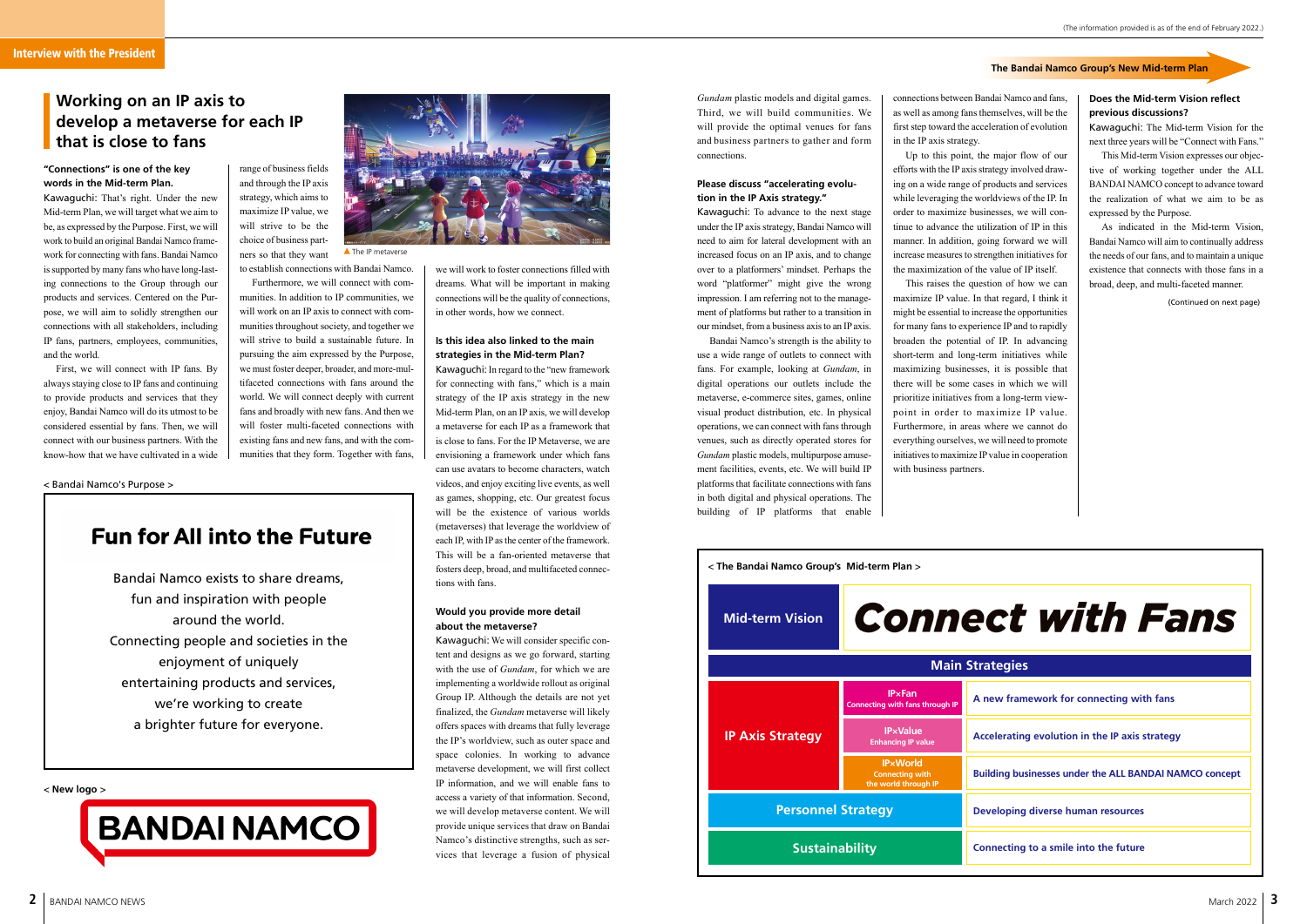### **Aiming to achieve an overseas sales ratio of 35% by strengthening global business development under the ALL BANDAI NAMCO concept**

### **Please discuss "building businesses under the ALL BANDAI NAMCO concept."**

Kawaguchi: The results of the Bandai Namco Group have been stable over the past few years, and we have the potential for growth around the world. Overseas, the scale of our operations is small compared with our business in Japan, and consequently we will need to work on an ALL BANDAI NAMCO basis rather than on an individual business basis. Accordingly, prior to the start of the new Midterm Plan, we have established systems to compete under the ALL BANDAI NAMCO concept in all regions.

In inland China, a new company integrating the Digital business and the Toys and Hobby business started operations in January 2022. In addition, in the U.S. and France, we have brought together the offices for the Digital business and the Toys and Hobby business and established systems for advancing our strategies under the ALL BANDAI NAMCO concept. Moving forward, under ALL BANDAI NAMCO, we will actively implement collaboration among businesses, and we will advance IP projects that extend across business and regions. In this way, we will work to maximize businesses and IP value. Moreover, we will also focus on the creation of IP from each region. Although it is difficult to make a precise statement about the timing, we must aim to achieve, as rapidly as possible, a 50-50 balance between overseas sales and sales in Japan. Accordingly, in the new Mid-term Plan, we have set the objective of increasing the overseas sales ratio from the current level of slightly more than 20% to 35%. With sales in Japan growing, raising this ratio to 35% will not be an easy task, but we will aim to achieve it by working together under the ALL BANDAI NAMCO concept. Overseas, we have growth potential in all regions, but North America and inland China, which are currently recording growth, are especially important markets. In the Digital business, we will launch titles for a variety of regions and targets, and work to raise overseas business as a whole. Also, in the Toys and Hobby business, we will expand business for

the mature fan base. Furthermore, to expand business overseas, we will need to strengthen our production system. With *Gundam* plastic models, for which we are stepping up overseas roll-out initiatives, we will work to further expand the production system in order to address demand in each region.

### **What are the Group's investment plans for advancing its strategies?**

Kawaguchi: Under the previous Mid-term Plan, we implemented ¥25.0 billion in strategic investment to strengthen the IP axis strategy, and currently we are starting to see the creation of IP resulting from Groupwide initiatives, such as *SCARLET NEXUS* and *Amaim Warrior at the Borderline*.

Under the new Mid-term Plan, we will implement ¥40.0 billion in strategic investment to accelerate evolution of the IP axis strategy. Of this amount, we will invest ¥25.0 billion to maximize IP value, and we will implement initiatives for new IP creation and projects that extend across business lines. In addition, we will invest ¥15.0 billion centered on the construction of an IP metaverse data platform. We will consolidate the Group's fan data, build a framework for integrated management, etc.

The data of fans who have connections with Bandai Namco is highly valuable. To make full use of this resource, we will consolidate the Group's fan customer data in a storehouse known as the Data Universe. We will analyze the consolidated data in terms of such factors as fan behavior, purchases, preferences, etc., and link it to increased satisfaction with products and services, the formation of communities among fans, and the development of the IP metaverse.

### **What is the Group's view of the market environment for IP?**

Kawaguchi: Going forward, multiple major-IP visual products will be released for a wide range of regions and targets. For example, the release of a new *DRAGON BALL* film has been announced. For the previous film release, together with the licensor and other partners, we held events around the world and

generated considerable excitement among IP fans worldwide. In a wide range of IP, we will work closely with partners and actively roll out products and services to facilitate synergy effects.

In the Group's IP Production Unit, we are planning to invest approximately ¥45.0 billion in about 120 visual products over three years. This will include taking on the challenge in new IP creation of more than 10 products a year. Moreover, with existing IP, we have a lineup of multiple new *Gundam* visual

products, and with other IP as well, we plan to create buzz by continually launching new visual products in order to foster excitement

about the IP itself and among fans. In the Digital business, over the three years of the new Mid-term Plan, we are planning a total of approximately 30 worldwide titles for home video games and network content. Going forward, we will aim for worldwide hits and conduct development with a focus on quality.

### **Sustainability was added as one of the main strategies.**

Kawaguchi: We consider sustainability to be an important management issue, and for the first time it has been included as a main strategy in the Mid-term Plan. To support the realization of a sustainable society, we have already announced the Bandai Namco Group Sustainability Policy and medium to long term targets for decarbonization. Looking at our sustainable activities, our objective is to work together with fans toward the realization of a sustainable society in the future. Moreover, we have identified five of the most important themes as material issues. For *Gundam*, we are already implementing multi-faceted activities on an IP axis, such as recycling and education. Moving forward, we will foster this type of collaboration involving the IP axis strategy and work together with fans to advance a variety of activities. In addition, as a sustainability promotion structure, the Group CSR Committee, which has reported directly to the president, has been reorganized into the Group Sustainability Committee and repositioned so that is is directly under the Board of Directors. In addition to implementing business strategies, we will also conduct sustainable activities and strive to create smiles and happiness into the future.

### **Please explain the personnel strategy.**

Kawaguchi: Our employees are the Group's greatest asset. In accordance with our Purpose, we seek to be a group in which companies and employees can act with motivation and

### **The Bandai Namco Group Sustainability Policy**

Under the IP Axis Strategy, we will work with fans to promote sustainability activities corresponding to social issues that should be addressed by the Group.

### **Material issues (important themes)**

- Harmonious coexistence with the natural environment
- Provision of appropriate products and services
- Appropriate utilization and protection of intellectual property
- Establishment of work environments that facilitate mutual respect
- Harmonious coexistence with communities

| Medium-to long-term targets for decarbonization |                                                                                                                                                                                        |  |
|-------------------------------------------------|----------------------------------------------------------------------------------------------------------------------------------------------------------------------------------------|--|
| <b>Target</b>                                   | By 2050:<br>Reduce the amount of energy-related carbon dioxide emissions<br>at Group business sites (offices, own plants, directly operated<br>amusement facilities, etc.) to net zero |  |
| <b>Medium-term</b><br>target                    | By 2030:<br>A 35% reduction compared with FY2020.3 (a 50% reduction<br>compared with FY2014.3) in energy-related carbon dioxide<br>emissions at Group business sites                   |  |
| <b>Main initiatives</b>                         | Further promotion of energy-saving initiatives and introduction<br>of renewable energy, etc.                                                                                           |  |

## **Announcing sustainability, which is an important management issue, as a main strategy**

energy to leverage varied talents, individual characteristics, and values. In this way, we will strive to be a group that demonstrates the concept of "same spirit, diverse talents." We will secure and promote human resources without regard to whether they are new graduates or mid-career hires, their gender, or their nationality. In addition, we will further focus resources on the establishment of systems and environments that enable diverse human resources to actively participate and to work in a manner that is healthy in body and mind. Furthermore, we will advance initiatives to support employees as they take on challenges, and we will work to address diverse working styles and new working styles. In addition, we will strive to develop diverse human resources in a variety of fields, such as marketing personnel who will advance the IP axis strategy on a global basis, creators and engineers involved with the creation of IP and the development of products and services, and managers who will be the foundation for advancing management strategies and business strategies. In this way, we will aim for a workforce with a balanced composition.

### **Please explain the system for advancing the new Mid-term Plan.**

Kawaguchi: Bandai Namco Holdings Inc. will transition to a new system. Following approval at the shareholders' meeting in June, we will transition from a "company with an audit and supervisory board" to a "company with an audit and supervisory committee." Through this transition, we will work to strengthen corporate governance, delegate certain authorities related to business execution to a newly established committee, and implement rapid decision-making and business execution.

(Continued on next page)

### **The Bandai Namco Group's New Mid-term Plan**

### **System After Transition to a Company with an Audit and Supervisory Committee (plan)**